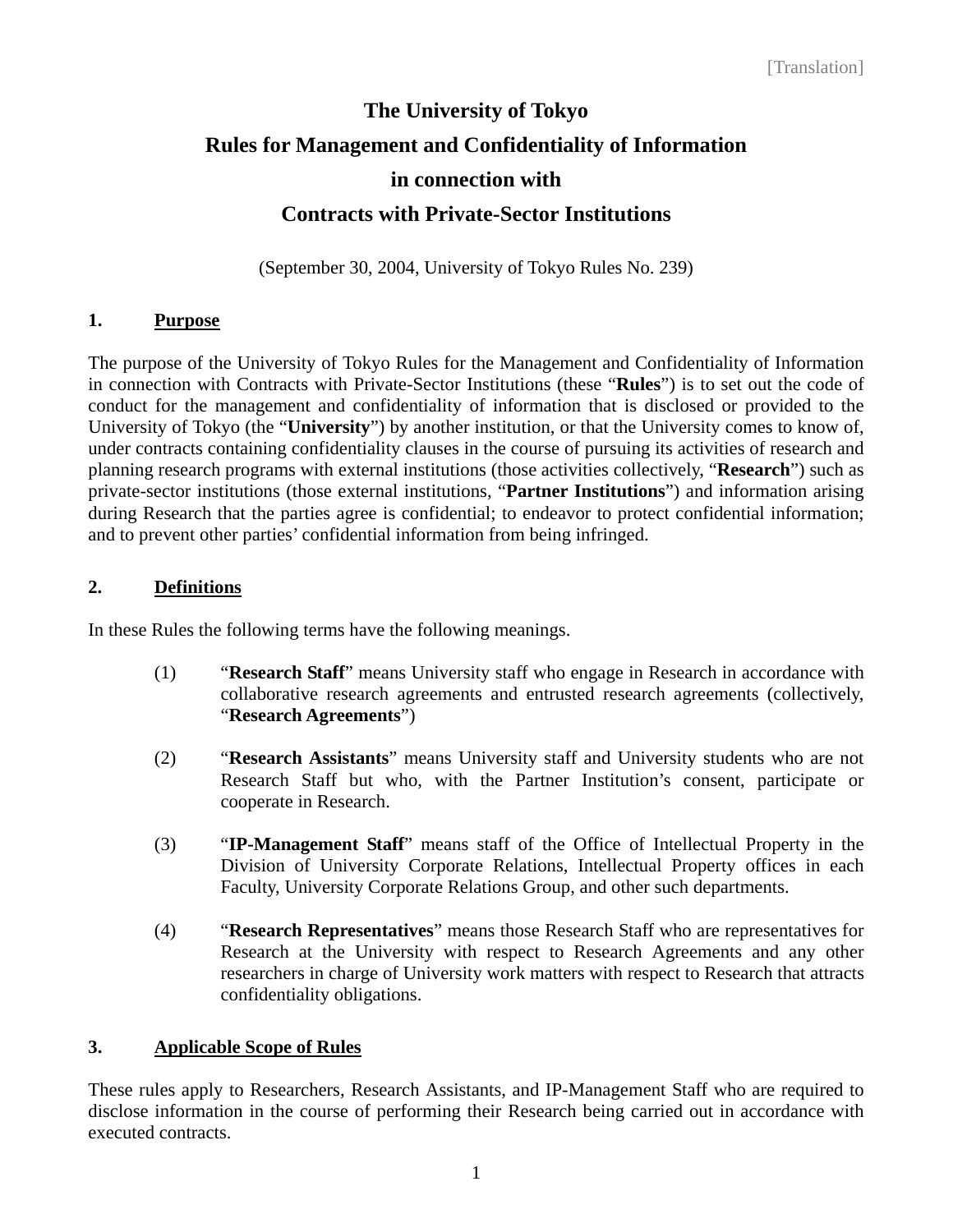# **4. Confidential Information**

"**Confidential Information**" means information that (a) the University is disclosed or provided by, or comes to know of through, another party in performing Research to be carried out in accordance with contracts, or arises during the performance of Research and is agreed to be kept confidential, and (b) is useful with respect to manufacturing methods, sales methods, or other such business methods managed as secrets. However, Confidential Information does not include information:

- (1) that the University can prove that it already had at the time of disclosure to the University or its coming to know of it;
- (2) that was already in the public domain at the time of disclosure to the University or its coming to know of it;
- (3) that through no fault of the University entered the public domain after being disclosed or its coming to know of it;
- (4) that the University can prove that it lawfully acquired from a third party under no confidentiality obligations;
- (5) that the University can prove that it developed or acquired independently without relying on information disclosed by the other party;
- (6) with respect to which the University has received the other party's consent to disclose in advance; and
- (7) the disclosure of which has been demanded by a public institution such as a government agency or a court in accordance with law, ordinance, regulations, orders, or the like.

#### **5. Responsibility for Managing Confidential Information**

- 5.1 Ultimate responsibility for managing Confidential Information lies with the Research Representative. The Research Representative shall take measures necessary to prevent the leakage of Confidential Information, whether after an agreement has been performed, during the term of the agreement, or during the effective period for confidentiality obligations set out in the agreement, and shall endeavor to thoroughly manage confidentiality.
- 5.2 If a doubt arises about the management of Confidential Information, the Research Representative, as the person responsible for managing Confidential Information, shall promptly report it to the president of the University.
- 5.3 The president may cause the Director of the Division of University Corporate Relations to resolve the matters provided for in Article 5.2.

#### **6. Managing Confidential Information**

Confidential Information must be kept under lock and key in a cabinet or the like. The Research Representative shall endeavor to thoroughly manage confidentiality of electronic information stored in electronic equipment such as computers and the like so that no such Confidential Information of any other party is leaked or infringed.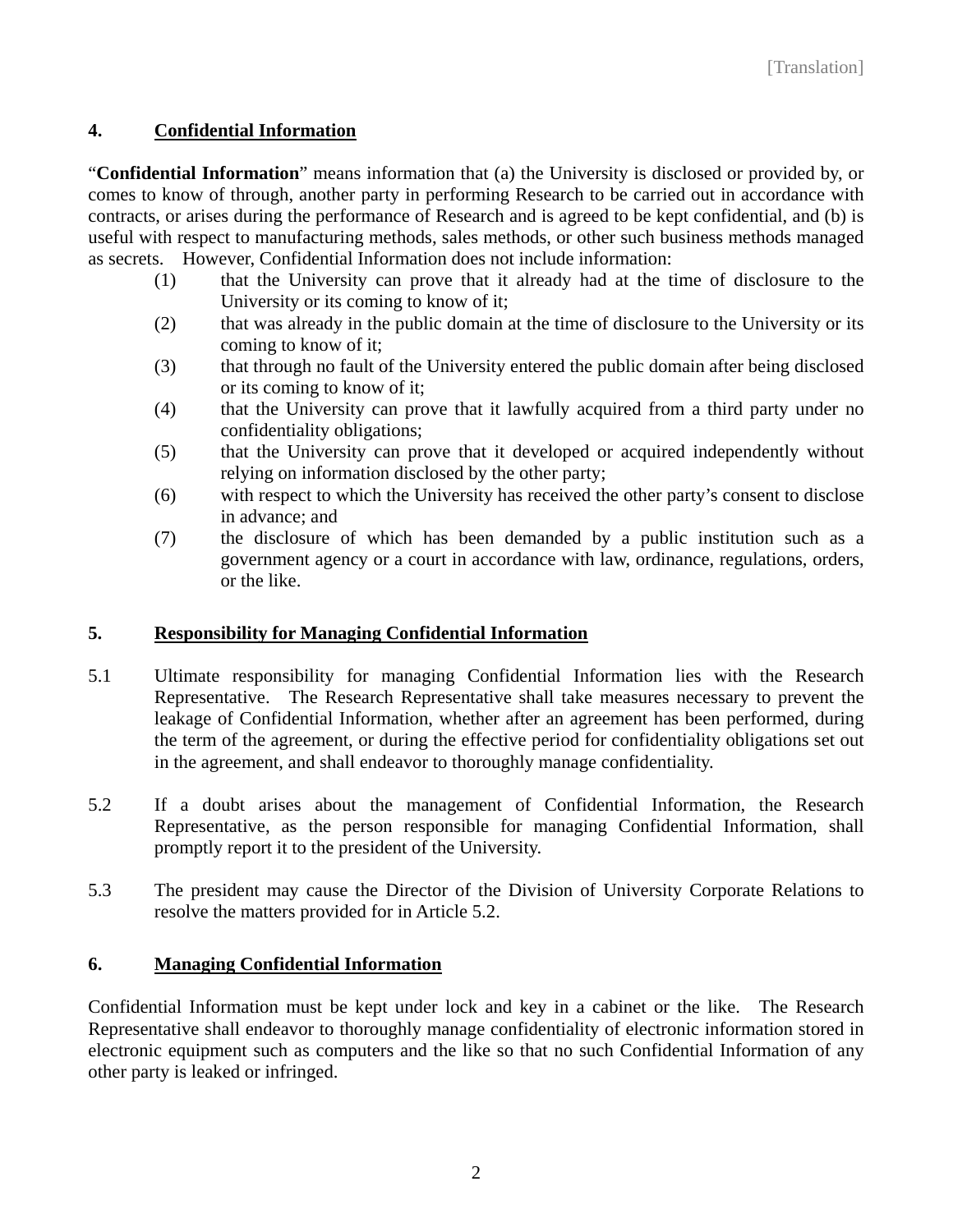#### **7. Internal Disclosure of Confidential Information**

- 7.1 The scope of disclosure of Confidential Information is limited to Researchers, Research Assistants, and IP-Management Staff who require disclosure in line with their Research work.
- 7.2 Research Representatives, as the people responsible for managing Confidential Information, shall thoroughly have Researchers, Research Assistants, and IP-Management Staff who have been disclosed Confidential Information keep information confidential.
- 7.3 Researchers, Research Assistants, and IP-Management Staff who have been disclosed Confidential Information shall keep confidential all results of their Research.
- 7.4 The president may request Researchers, Research Assistants, and IP-Management Staff who have been disclosed Confidential to execute a confidentiality agreement or provide a written pledge.
- 7.5 Research Representatives may, on behalf of the president, request Research Assistants to execute a confidentiality agreement or provide a written pledge.

#### **8. Disclosure Outside of the University**

- 8.1 If a Research Representative wishes to disclose Confidential Information outside of the University, he or she shall obtain the consent of the other party to the agreement. The Intellectual Property Office of the Division of University Corporate Relations shall obtain the consent of the third party for disclosure of the Confidential Information to a certain institution which is essential for the technology licensing, for example the Technology Licensing Organization, in advance of the Research Agreements being entered.
- 8.2 In case that Confidential Information will be disclosed under Article 8.1, the University shall impose upon the party receiving disclosure confidentiality obligations in accordance with the content of that consent.

#### **9. Confidentiality Obligations after Retirement or Changes**

- 9.1 No Researcher, Research Assistant, or IP-Management Staff who has been disclosed Confidential Information may, during the effective period of the confidentiality obligations provided for under applicable Research Agreements, even after retirement, registration, change or graduation, disclose or leak to any third party any Confidential Information he or she has come to know while employed.
- 9.2 The president may request that Researchers, Research Assistants, and IP-Management Staff who have been disclosed Confidential Information execute a confidentiality agreement or provide a written pledge upon retirement, resignation, change of work or graduation.

#### **10. Amendment or Abolition of Rules**

Amendment or abolition of these Rules shall be conducted through the deliberation of the Research and